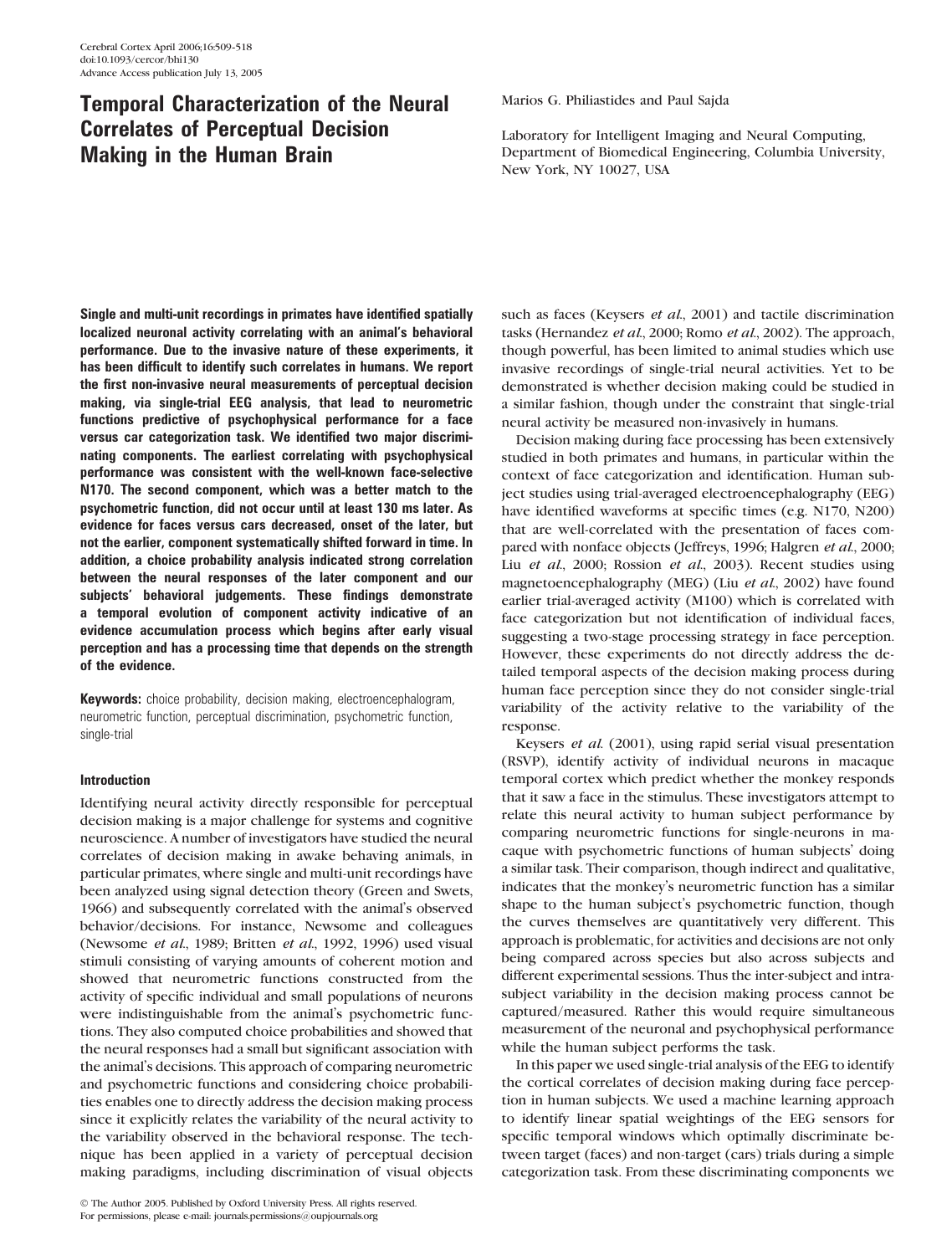constructed neurometric curves, as a function of stimulus evidence (phase coherence) and compared them to subjects' psychometric functions. We analyzed the temporal characteristics of those components which were strongly correlated with psychophysical performance and considered how changes in their temporal onset was affected by the stimulus evidence for the decision.

# Materials and Methods

## Subjects

Six people (three females and three males, age range 21-37 years) participated in the study. All had normal or corrected to normal vision and reported no history of neurological problems. Informed consent was obtained from all participants in accordance with the guidelines and approval of the Columbia University Institutional Review Board.

#### Stimuli

We used a set of 12 face (Max Planck Institute face database) and 12 car grayscale images (image size  $512 \times 512$  pixels, 8-bits/pixel). Both image types contained equal numbers of frontal and side views (up to  $\pm 45^{\circ}$ ). All images were equated for spatial frequency, luminance and contrast. They all had identical magnitude spectra (average magnitude spectrum of all images in the database) and their corresponding phase spectra were manipulated using the weighted mean phase (WMP) (Dakin, 2002) technique to generate a set of images characterized by their % phase coherence. With the original phase of an image given by  $\upphi_{\rm image}$  the final phase  $\phi_{\text{final}}$  is computed as follows:

$$
\phi_{final} = \begin{cases}\n\arctan(S/C) & C > 0 \\
\arctan(S/C) + \pi & C < 0, S > 0 \\
\arctan(S/C) - \pi & C < 0, S < 0\n\end{cases} \tag{1}
$$

where  $S = w \sin(\phi_{\text{image}}) + (1 - w) \sin(\phi_{\text{noise}}), C = w \cos(\phi_{\text{image}}) + (1 - w)$  $cos(\phi_{noise})$ , and w is in the range [0, 1] (w = 1 indicates full signal or 100% phase coherence, and  $w = 0$  indicates full noise or 0% phase coherence).  $\phi_{noise}$  is the phase of uniform random noise in the range  $[-\pi; \pi]$ . We processed each image to have six different phase coherence values (20, 25, 30, 35, 40 and 45%). A Dell Precision 530 Workstation with nVidia Quadro4 900XGL graphics card and E-Prime software controlled the stimulus display. An LCD projector (InFocus LP130) was used to project the images through an RF shielded window onto a front projection screen. Each image subtended 33°x22° of visual angle.

#### Behavioral Paradigm

Subjects performed a simple categorization task where they had to discriminate between images of faces and cars. Within a block of trials, face and car images over a range of phase coherences were presented in random order. The range of phase coherence levels was chosen to span psychophysical threshold. All subjects performed nearly perfectly at the highest phase coherence but performed near chance for the lowest one. Subjects reported their decision regarding the type of image by pressing one of two mouse buttons — left for faces and right for cars — using their right index and middle fingers respectively. A block of trials consisted of 24 trials of both face and car images at each of six different phase coherence levels, a total of 144 trials. There were a total of four blocks in each experiment. At the beginning of a block of trials subjects fixated at the center of the screen. Images were presented for 30 ms followed by an inter-stimulus-interval (ISI) which was randomized in the range of 1500-2000 ms. Subjects were instructed to respond as soon as they identified the type of image and before the next image was presented. A schematic representation of the behavioral paradigm is given in Figure 1. Trials where subjects failed to respond within the ISI were marked as no-choice trials and were discarded from further analysis.

#### Data Acquisition

EEG data was acquired simultaneously in an electrostatically shielded room (ETS-Lindgren, Glendale Heights, IL) using a Sensorium EPA-6 Electrophysiological Amplifier (Charlotte, VT) from 60 Ag/AgCl scalp electrodes and from three periocular electrodes placed below the left eye and at the left and right outer canthi. All channels were referenced to the left mastoid with input impedance  $\langle 15k\Omega \rangle$  and chin ground. Data were sampled at 1000 Hz with an analog pass band of 0.01-300 Hz using 12 dB/octave high pass and eighth-order Elliptic low pass filters. Subsequently, a software based 0.5 Hz high pass filter was used to remove DC drifts and 60 and 120 Hz (harmonic) notch filters were applied to minimize line noise artifacts. These filters were designed to be linear-phase to minimize delay distortions. Motor response and stimulus events recorded on separate channels were delayed to match latencies introduced by digitally filtering the EEG.

## Movement Artifact Removal

Prior to the main experiment, subjects completed an eye muscle calibration experiment during which they were instructed to blink repeatedly upon the appearance of a white-on-black fixation cross and then to make several horizontal and vertical saccades according to the position of the fixation cross subtending  $1^\circ \times 1^\circ$  of visual field. Horizontal saccades subtended 33° and vertical saccades subtended 22°. The timing of these visual cues was recorded with EEG. This enabled us to determine linear components associated with eye blinks and saccades (using principal component analysis) that were subsequently projected out of the EEG recorded during the main experiment (Parra et al., 2003). Trials with strong eye movement or other movement artifacts were manually removed by inspection. There were at least 40 artifact-free trials for any given condition (i.e. at least 80 trials for both sets of face and car trials at each phase coherence level).

#### Data Analysis

We used a single-trial analysis of the EEG to discriminate between face versus car trials at each phase coherence level. Logistic regression was used to find an optimal basis for discriminating between two conditions over a specific temporal window (Parra et al., 2002). Specifically, we defined a training window starting at a poststimulus onset time  $\tau$ , with a duration of  $\delta$ , and used logistic regression to estimate a spatial weighting vector  $\mathbf{w}_{\tau,\delta}$  which maximally discriminates between sensor array signals X for two conditions (e.g. target versus non-target trials):

$$
\mathbf{y} = \mathbf{w}_{\tau,\delta}^T \mathbf{X} \tag{2}
$$

where **X** is an  $N \times T$  matrix (*N* sensors and *T* time samples). The result is a 'discriminating component' y which is specific to activity correlated with condition 1 (faces) while minimizing activity correlated with both task conditions such as early visual processing. We use the term 'component' instead of 'source' to make it clear that this is a projection of all the activity correlated with the underlying source. For our experiments the duration of the training window  $(\delta)$  was 60 ms and the window onset time  $(τ)$  was varied across time. We used the reweighted least squares algorithm to learn the optimal discriminating spatial weighting vector  $w_{\tau,\delta}$  (Jordan and Jacobs, 1994). In order to provide a functional neuroanatomical interpretation of the resultant discriminating activity, and given the linearity of our model, we computed the electrical coupling coefficients for the linear model,

$$
\mathbf{a} = \frac{\mathbf{X}\mathbf{y}}{\mathbf{y}^T \mathbf{y}}.\tag{3}
$$

Equation 3 describes the electrical coupling a of the discriminating component y that explains most of the activity X. Strong coupling indicates low attenuation of the component and can be visualized as the intensity of the 'sensor projections' a. a can also be seen as a forward model of the discriminating component activity (Parra et al., 2002).

At a given coherence level we also constructed discriminant component maps. We aligned our trials to the onset of visual stimulation as shown in Figure  $2a$  (black vertical line) and sorted them by reaction time (sigmoidal curves). Each row of the discriminant component map represents a single trial across time. Discriminant components are represented by the y vectors. To construct this map we chose a training window, indicated by the white vertical bars (for this example starting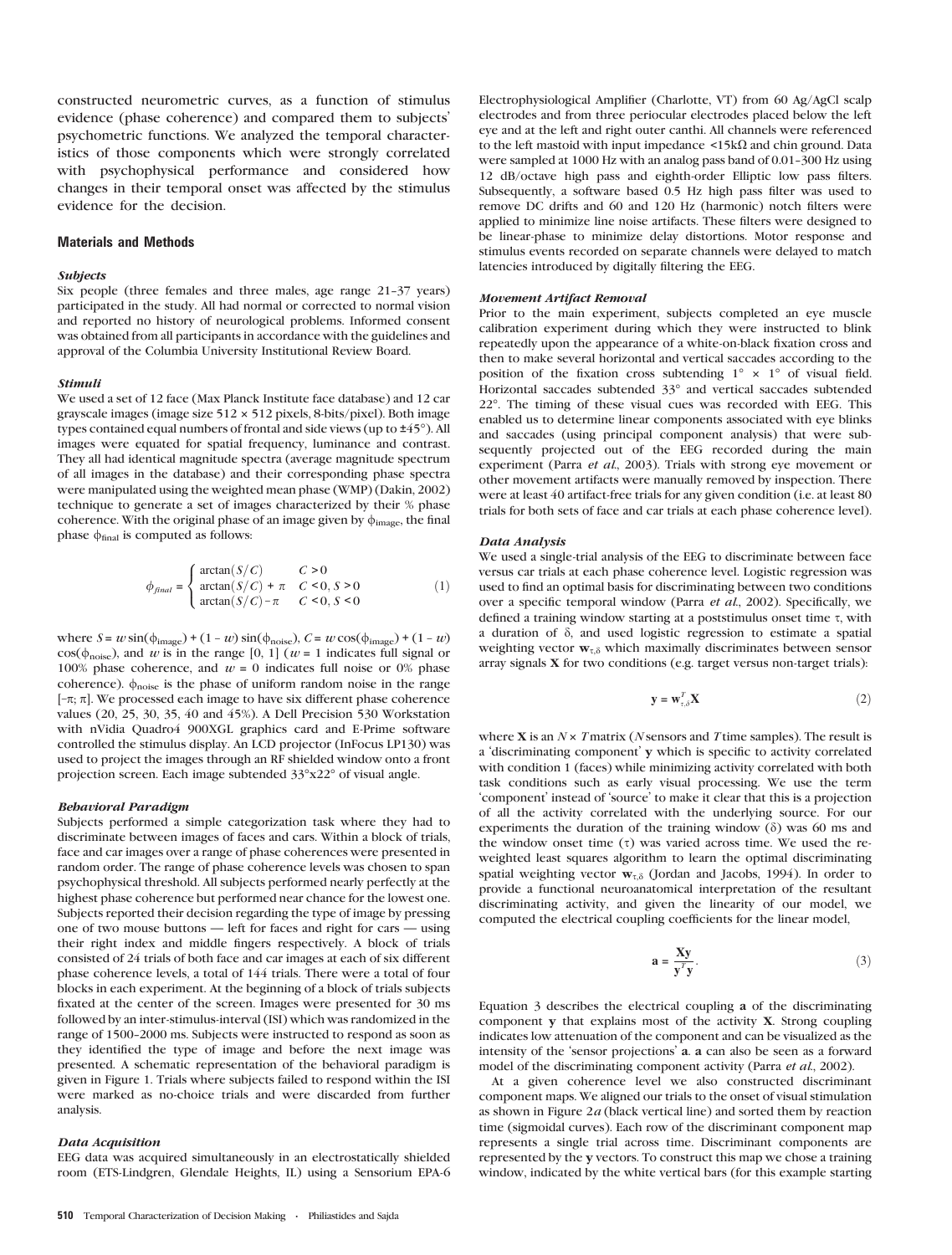

% Phase Coherence

Figure 1. Schematic representation of the behavioral paradigm. (a) Within a block of trials subjects were instructed to fixate on the center of the screen and were subsequently presented, in random order, with a series of different face and car images at one of the six phase coherence levels shown in (b). Each image was presented for 30 ms, followed by an inter-stimulus interval lasting between 1500 and 2000 ms, during which subjects were required to discriminate among the two types of images and respond by pressing a button. A block of trials was completed once all face and car images at all six phase coherence levels have been presented. (b) A sample face image at six different phase coherence levels (20, 25, 30, 35, 40, 45%).

at 180 ms post-stimulus), during which we trained our linear discriminator to estimate the weighting vector  $w$  for all of our sensors in  $X$ , such that y is maximally discriminating between face and car trials. Once the w vector has been estimated using data derived only from the training window, we applied w to the data across all trials and all time. The resultant discriminant component map is shown in Figure 2a. Red represents positive and blue negative activity. For this example the resultant discriminating component appears ~180 ms after the onset of visual stimulation and it is stimulus-locked. Response-locked components are expected to have a sigmoidal profile similar to the subject's actual response times.

Training the discriminator over several temporal windows allowed us to visualize the temporal evolution of the discriminating component activity. We used a coarse-to-fine approach to identify the two most discriminating time windows at every phase coherence level. Initially we trained the discriminator while sliding our training window in nonoverlapping segments of 30 ms from the onset of visual stimulation to the earliest response time. We subsequently re-trained the discriminator by sliding the window in finer steps (10 ms) only around the two most discriminating regions as identified by the coarser search.

Taking advantage of the linearity of our model, we subsequently used the foward model to project this discriminating activity back to the sensors. The resultant scalp projections **a** are shown in Figure 2b and are used for interpreting the neuroanatomical significance of the resultant discriminating component.

We quantified the performance of the linear discriminator by the area under the receiver operator characteristic (ROC) curve, referred to as  $A<sub>z</sub>$  with a leave-one-out approach (Duda et al., 2001). We used the ROC  $A<sub>z</sub>$  metric to characterize the discrimination performance while sliding our training window from stimulus onset to response time (varying  $\tau$ ). Finally in order to assess the significance of the resultant discriminating component we used a bootstrapping technique to compute an  $A_z$  value

![](_page_2_Figure_7.jpeg)

Figure 2. Summary of our single-trial EEG analysis. (a) Example of a discriminant component map resulted from our single-trial linear discrimination analysis. (b) Dorsal view of sensor projections a and component significance as quantified by an ROC analysis (see text for details).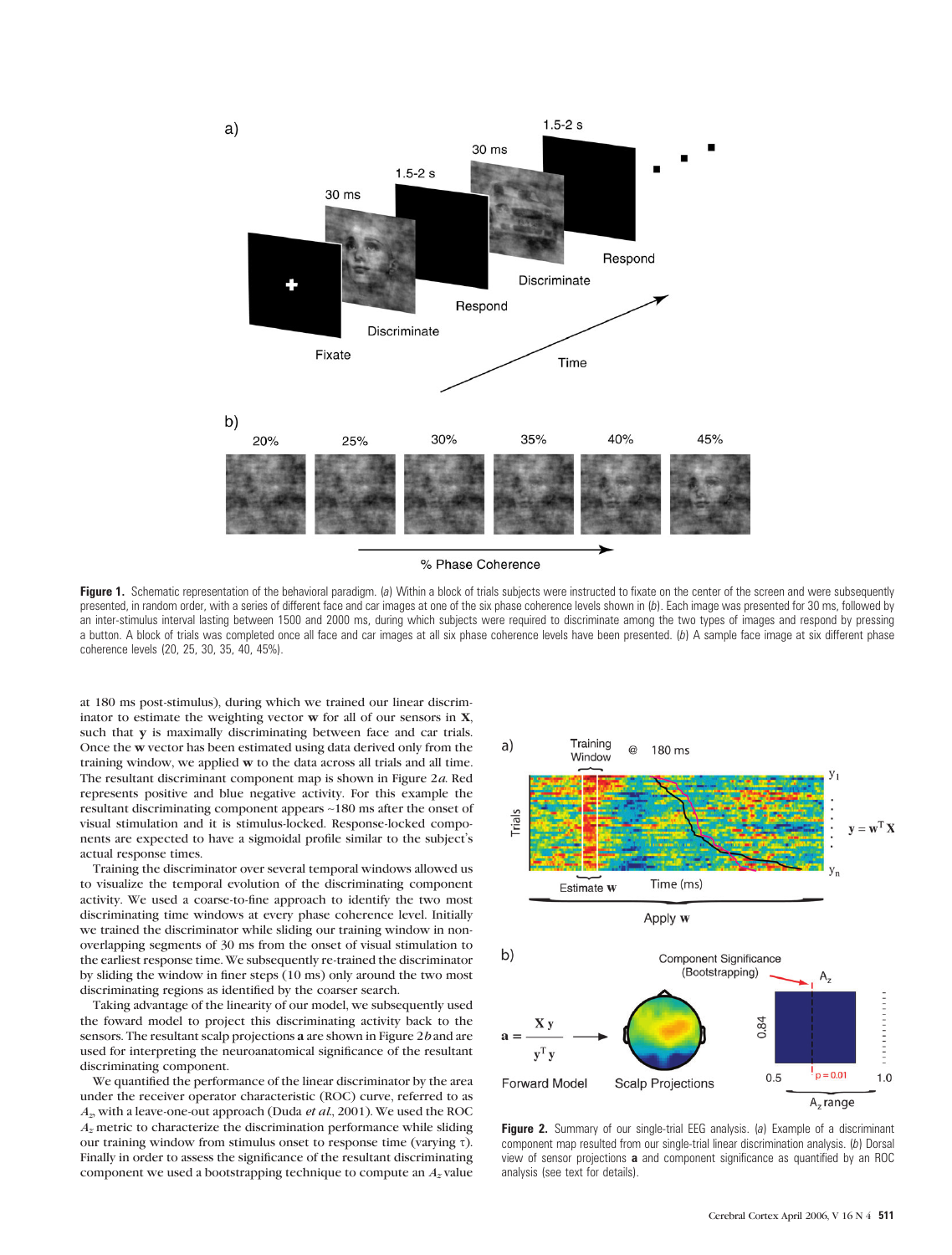leading to a significance level of  $P = 0.01$ . Specifically we computed a significance level for  $A<sub>z</sub>$  by performing the leave-one-out test after randomizing the truth labels of our face and car trials. We repeated this randomization process 100 times to produce an  $A_z$  randomization distribution and compute the  $A_z$  leading to a significance level of  $P = 0.01$ shown in Figure 2b by the dotted red line.

### Psychometric and Neurometric Functions

We constructed psychometric curves to characterize our subjects behavioral performance. The proportion of correct choices was plotted against the percentage of phase coherence of our stimuli. To characterize neuronal performance, in a manner comparable to the description of psychophysical sensitivity as captured in the psychometric function, we constructed an EEG-based neurometric function by displaying the A<sub>z</sub> values (Green and Swets, 1966) obtained during single-trial discrimination of face versus car trials at each phase coherence level. We used a maximum-likelihood method (Watson, 1979) to compute the bestfitting cumulative Weibull distribution (Quick, 1974) for each data set:

$$
p = 1 - 0.5 e^{-(c/\alpha)^{\beta}}
$$
 (4)

where  $p$  is the proportion of correct choices computed as a function of the phase coherence, c, of our stimuli. The fitted parameters  $\alpha$  and  $\beta$  are the phase coherence supporting threshold performance (82% correct) and the slope of the curve respectively.

#### Choice Probabilities

We computed choice probabilities at selected phase coherence levels for all our subjects. We labeled all trials based on the type of response/ choice rather than the type of stimulus (i.e. all face responses - correct face and incorrect car trials - versus all car responses - correct car and incorrect face trials). We then repeated the ROC analysis described in Data Analysis and classified between 'face' and 'car' choice trials such that the new set of  $A_z$  values now represented choice probabilities.

#### Statistical Tests

We used a conventional  $\chi^2$  test to evaluate the goodness of fit to our data. Using the criterion ( $\chi^2$ ,  $P$  < 0.05), none of the fits of all the subjects in our main data set were rejected. In order to quantify the degree of similarity between the psychometric and neurometric functions we fit the best single Weibull function jointly to the two data sets in addition to the individual fits. The likelihoods (L) obtained from these two conditions were transformed by:

$$
\lambda = -2\ln \frac{L(\text{data} \mid \text{jointed curve})}{L(\text{data} \mid \text{individual curves})}
$$
(5)

so that  $\lambda$  is distributed as  $\chi^2$  with two degrees of freedom (Hoel *et al.*, 1971). If  $\lambda$  does not exceed the criterion value (for  $P = 0.05$ ), we concluded that a single function fits the two data sets as well as two separate functions.

## **Results**

## EEG-derived Neurometric Functions

We measured the psychophysical performance of six subjects to a face versus car categorization task (Fig. 1a) while simultaneously recording neuronal activity using a high-density EEG electrode array. We changed the stimulus evidence by manipulating the phase coherence of our images (Fig. 1b). Within a block of trials, face and car images over a range of phase coherences were presented in random order. All subjects performed nearly perfect at the highest phase coherence but performed near chance at the lowest coherence.

We compared the EEG activity obtained for the two types of images at each phase coherence level on a single-trial basis in order to capture the response variability which is normally

concealed by trial averaging. Using a linear discriminator which integrates EEG over space rather than across trials, we identified components that maximally discriminated between the two experimental conditions. We used ROC analysis to quantify the discriminator's performance. Furthermore, taking advantage of the linearity of our model, we computed sensor projections of the discriminating component activity. These scalp projections can provide a forward model for interpreting the neuroanatomical significance of the resultant discriminating components.

At each phase coherence level we identified the two most discriminating components in the interval between the onset of the visual stimulation and the earliest reaction time. In order to characterize the neuronal performance at these two times, in a manner compatible with the description of the psychophysical sensitivity as captured by the psychometric functions (Green and Swets, 1966), we constructed neurometric functions by plotting the area under the ROC curves  $(A_z \text{ values})$ against the corresponding phase coherence levels and fitting the data with Weibull functions (Quick, 1974). We trained our linear discriminator at these two temporal windows separately and combined. When the discriminator was trained with data integrated across both time windows we generally observed, for the discriminator, improved performance and hence higher  $A<sub>z</sub>$ values. Figure 3 shows comparisons of the psychometric and neurometric functions for all subjects in our dataset.

In order to quantify the degree of similarity between the psychometric and neurometric functions and demonstrate that our EEG-derived neurometric functions can account for psychophysical performance, we fit the best single Weibull function jointly to the two data sets in addition to the individual fits. We subsequently used a likelihood-ratio test (Hoel et al., 1971) which showed that for all our subjects a single function can fit the behavioral and neuronal data sets as well as the two separate functions. We concluded that these neurometric functions can be used to quantify the relationship between the neuronal signals and behavior by isolating the components that are associated with the perceptual discrimination.

## Early and Late Face-selective Responses

In the time interval between the stimulus onset and the earliest response time we identified two face-selective components that were maximally discriminating between face and car trials. To visualize the temporal evolution of these components we constructed discriminant component maps. Figure 4 summarizes the complete results for one subject. The early component was consistent with the well-known N170 and its temporal onset appeared to be consistent across all subjects. The late component, which was of opposite sign, appeared on average 130 ms after the first at the highest coherence level. Its temporal onset varied across subjects in the range 300-450 ms from stimulus onset across all coherence levels.

As can be seen by the single-trial component projections (Fig. 4) from discrimination of stimulus-locked face versus car trials, both face-selective responses appeared to be more correlated with the onset of visual stimulation (black vertical line) rather than the response (sigmoidal curves). To verify this point with respect to possible bias in our stimulus locked analysis, we reanalyzed the results response locked and found the components remained strongly stimulus locked (not shown). This observation indicated that the discriminating activity is not directly predictive of reaction time; rather, it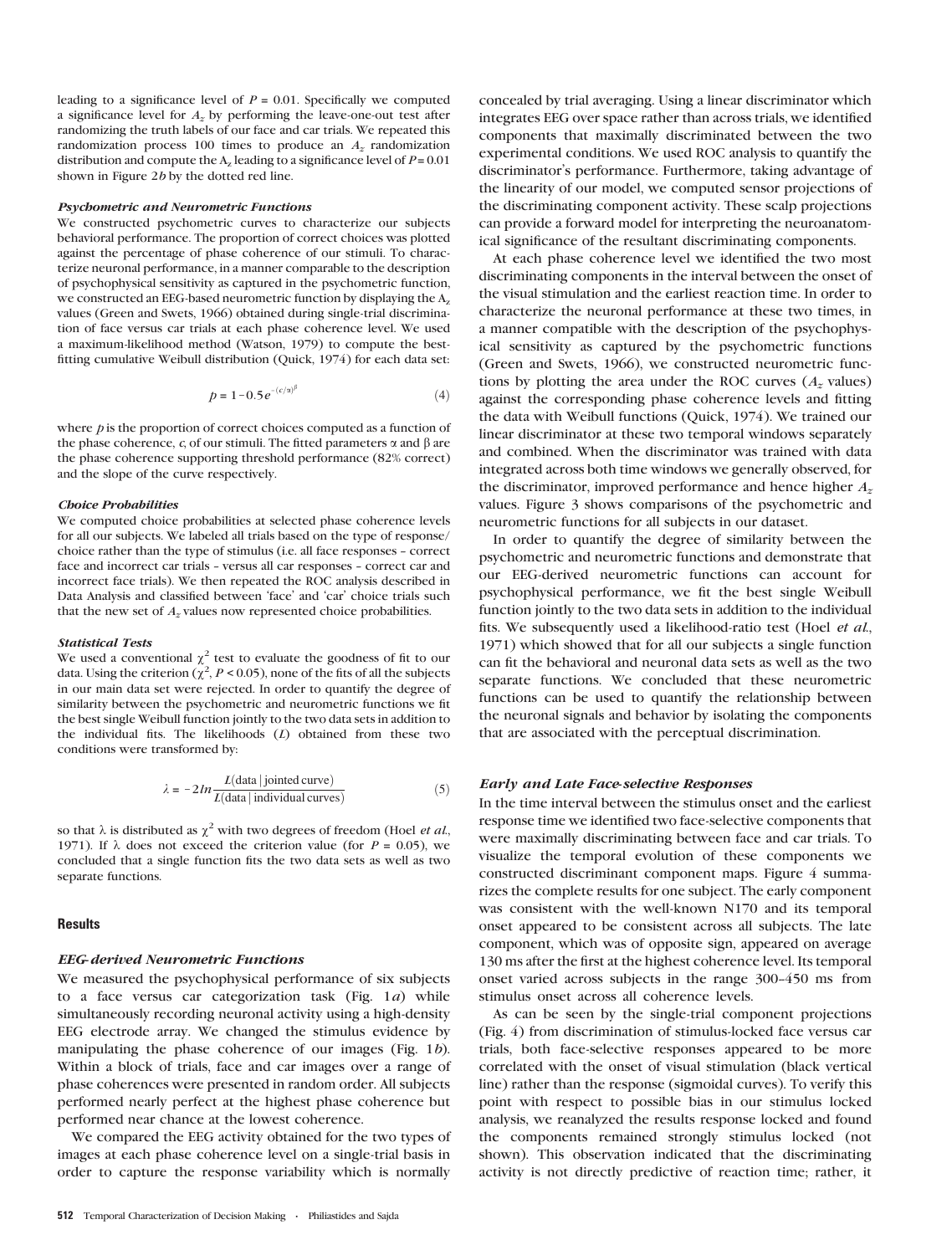![](_page_4_Figure_0.jpeg)

Figure 3. Comparison of behavioral and neuronal performance. (a-f) Psychometric (red) and neurometric (black) functions for all six subjects. The abscissas represent the percentage of phase coherence of our stimuli and the ordinate indicates the subject's performance as proportion correct. We fit both data with separate Weibull functions and compute the corresponding threshold (a) and slope (b) parameters. For all six subjects psychophysical and neuronal data were statistically indistinguishable as assessed by a likelihood ratio test after we fit the best single Weibull function jointly to the two data sets. The P-value in each panel represents the output of this test. A P-value greater than 0.05 indicates that a single function fits the two data sets as well as the two separate functions. The dotted gray lines connect the A<sub>z</sub> values computed for each of the two training windows separately (earlier window, open circles; later window, open squares).

![](_page_4_Figure_2.jpeg)

Figure 4. Discriminant component activity that shows the difference between face versus car trials at each coherence level for one subject for (a) the early (N170) and (b) the late (~300--400 ms) window. Red represents positive and blue negative activity. All trials were aligned to the onset of visual stimulation, as indicated by the vertical black line at time 0 ms, and sorted by response time. The black and magenta sigmoidal curves represent the subject's response times for face and car trials respectively. We subsequently applied our linear discrimination algorithm to construct discriminant component maps. Each row of these maps represents the output of the linear discriminator for a single trial, using a 60 ms training window (vertical white lines) with onset times specified at the top of each panel. The representation of the topology of the discriminating activity is shown by the scalp plots to the right (dorsal view). Red represents positive correlation of the sensor readings to the extracted activity and blue negative correlation. The A<sub>z</sub> values for each time window at each coherence level are represented by the bar graphs. The significance of the difference activity is represented by the red line  $(P = 0.01)$ . For this subject the discriminant component activity was statistically significant down to 30% phase coherence for both time windows.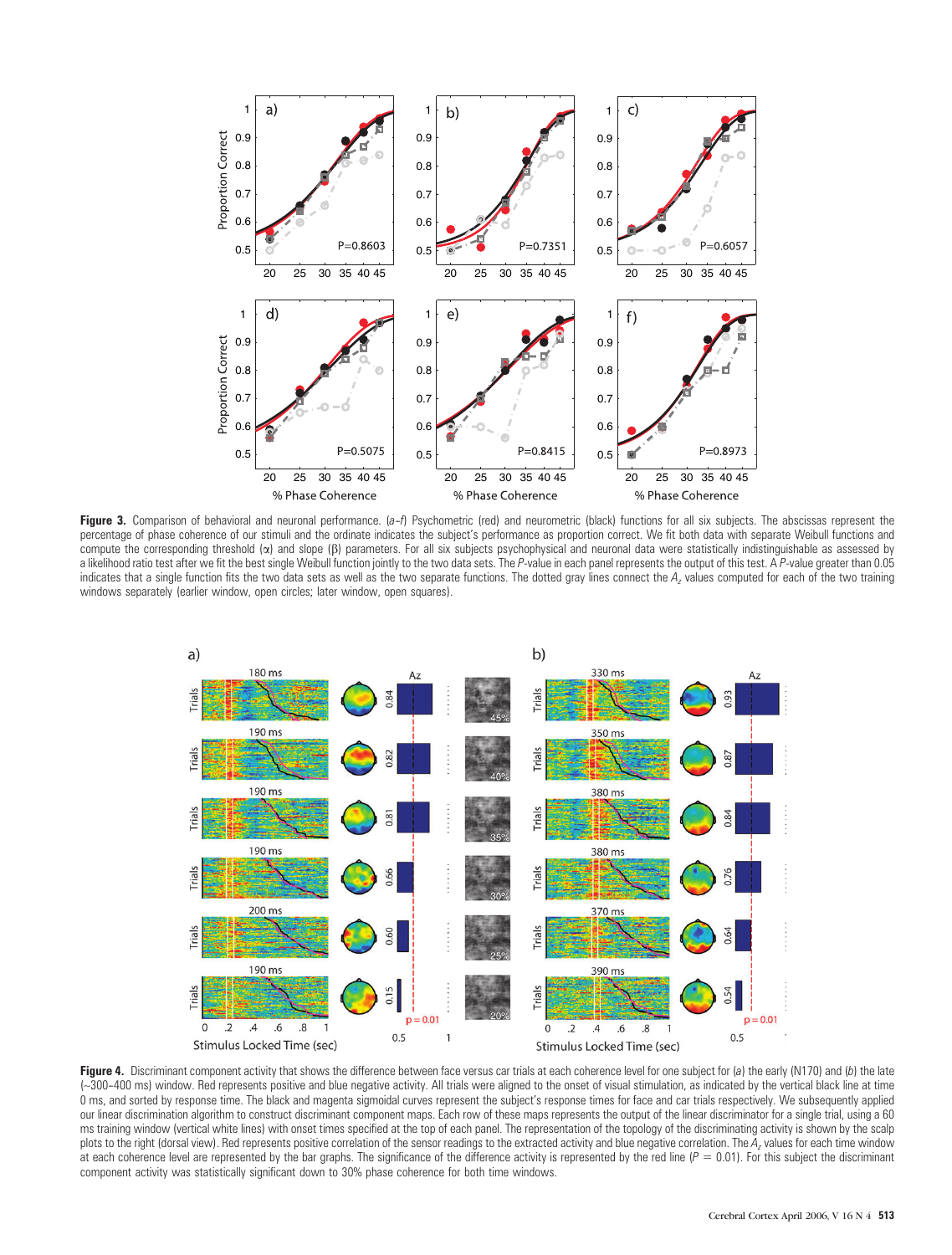appears to be related to the stimuli reaching a perceptual level of processing (Super et al., 2001).

In addition we observed that the late face-selective component resulted in a better match to the psychophysical data as shown in Figure 3. In fact, for four of our six subjects (Fig.  $3a-d$ ) using the  $A_z$  values obtained only from the late training window to construct our neurometric function was sufficient to show that the psychometric and neurometric functions were statistically indistinguishable. Interestingly this was never true when neurometric functions were derived solely based on analysis from the early face-selective N170 component.

## Evidence Changes Onset of Late Component

We investigated the relationship between the temporal onset of the early and late face-selective responses and task difficulty. The most discriminating time window at each phase coherence level for each one of the two face-selective temporal components appears on the top of each set of projections in Figure 4. We used these times to study the extent to which these faceselective components systematically shifted in time. We used a bootstrapping method, to identify all significantly discriminating components ( $P \le 0.01$ ; red dotted line). Only times from these statistically significant components were used for this analysis. We regressed a line through these time points for each one of the face-selective components and computed their corresponding slopes (Fig.  $5a$ ). We found that for the early component (N170) there was no significant shift in time, as the slopes did not differ significantly from zero (two-tailed t-test,  $P > 0.45$ ). On the other hand, the optimal onset of the late faceselective component had a systematic forward shift in time as the task became more difficult and the subjects took longer to respond. The slopes for the late component were statistically less than zero (left-tailed *t*-test,  $P < 0.007$ ) and also statistically more negative from the slopes of the earlier component (right-tailed, paired *t*-test,  $P < 0.005$ ).

These findings seem to suggest an early component related to bottom-up processing of the stimulus and a late component responsible for the evaluation of the evidence (Shadlen and Newsome, 1999; Keysers and Perrett, 2002), occurring later for more ambiguous stimuli. In addition, the timing of the second component  $(300-450 \text{ ms post-stimulus})$  is consistent with previous findings suggesting recurrent processing of the stimulus/ evidence (Super et al., 2001; VanRullen and Koch, 2003), with an average reverberation time of 130 ms. Such reverberatory activity is likely to reflect the integration of information that underlies perception considering that recurrent/feedback connections are shown to mediate processes such as perceptual organization, attention and visual awareness (Lamme et al., 1998; Hupe et al., 1998; Super et al., 2001).

# Association between Neuronal Responses and Behavioral Decisions

To address the possibility that the neural responses associated with the discriminating components are correlated with our subjects' choices, we employed a method based on signal detection theory, analogous to the ROC analysis used earlier, to compute choice probabilities as in Britten et al. (1996). Unlike traditional uses of signal detection theory, however, which establish the relationship between the stimulus and neural responses, this alternative formulation quantifies a relationship between neuronal activity and a subject's choices/ decisions. A choice probability value of 0.5 represents chance performance and a value of 1.0 represents perfect association between neuronal and behavioral responses. In order for the choice probability metric to be meaningful, neural responses from stimuli near threshold are to be used (so that the subjects make a useful number of errors on the psychophysical task).

We pooled data across two coherence levels (30 and 35%) that were near threshold where subjects made both 'face' and

![](_page_5_Figure_8.jpeg)

Figure 5. (a) Results showing delayed onset of the second window as a function of coherence level. No systematic shifts are seen for the early window. Plots (raw data and linear regression) of onset times for early and late windows for all six subjects are shown. Only significant components are used in the regression analysis. (b) Average scalp topologies across subjects at each phase coherence level for both the early (left) and late (right) components. Each subject's scalp projections were normalized prior to computing the grand averages. Red represents positive correlation between the sensors and the discriminating components whereas blue represents negative correlation.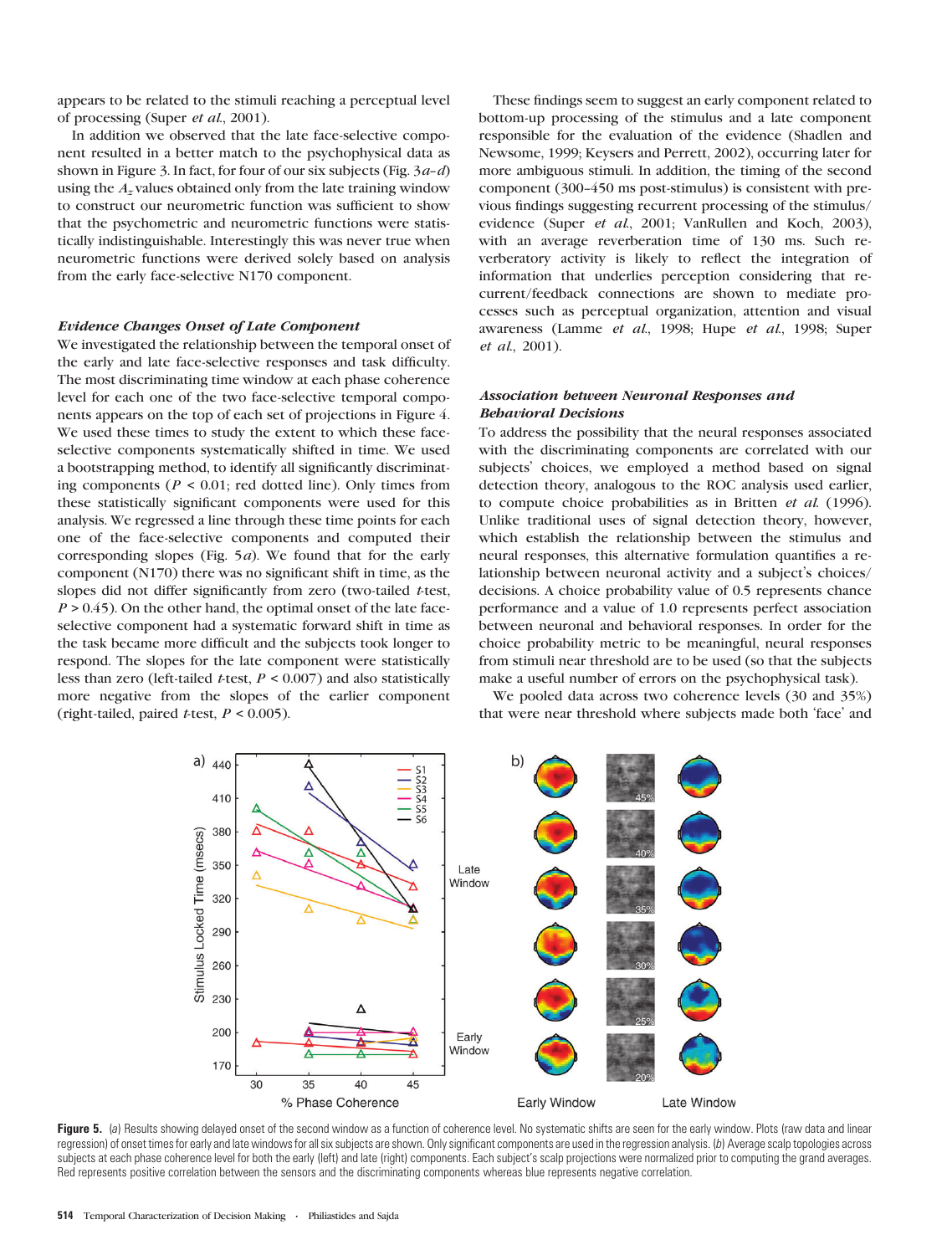'car' choices in response to any particular stimulus, and computed a choice probability value for every subject. We computed three sets of choice probabilities using neuronal data from (i) the early component, (ii) the late component and (iii) the early and late components combined. The results are summarized in Table 1. To assess the significance of these choice probabilities we employed a bootstrap technique where we randomly permuted the trial labels 500 times and computed choice probability distributions for every subject. This permutation test ensured that the association between the neuronal and behavioral responses was abolished, while the distributions of neuronal and behavioral judgements remained untouched. We then checked if the observed choice probability values were outside the 95% confidence intervals of these distributions, in which case we concluded that they were statistically significant.

Only three out of six subjects had a choice probability significantly greater than chance when data from only the earlier component were considered. Interestingly, however, the observed choice probabilities for the late component were shown to be statistically significant for all six subjects. These results clearly demonstrate that the neuronal responses, especially of the later component, for all our subjects had a significant positive association with their behavioral choices. Taken together, this finding and the systematic forward shift of the second component as evidence decreased suggest that the second component may be associated with the actual decision making process, or at the very least reflect an intermediate stage of perceptual processing that is situated between purely sensory and decision stages (Super et al., 2001).

# Spatial Distribution of Activity and the Importance of Spatial Integration

For both the early (N170) and late face-selective responses, at each phase coherence level, we constructed scalp maps of the discriminating components, and the results for one subject are shown in Figure  $4a,b$ . The  $A_z$  values which describe the discriminator's performance at each phase coherence level are also shown. For the subject shown in Figure 4, the discriminant activity was statistically significant down to a 30% phase coherence for both temporally distributed components as assessed by our bootstrapping technique (P < 0.01; red dotted line).

The average scalp projections from significantly discriminating components for the early face-selective component (Fig. 5b) indicated significant differences between face versus car trials at occipito-temporal electrode sites in the left and right hemispheres (negative correlation) and a number of centro-frontal sites (positive correlation). These results are consistent with functional neuroimaging studies (Kanwisher et al., 1996, 1997; Puce et al., 1996; Hasson et al., 2002) and several ERP/MEG

Table 1

Choice probabilities computed for all six subjects using neuronal data from (i) the early component, (ii) the late component and (iii) the early and late components combined

|                        | S1       | S2       | S3       | S4       | S5       | S6       |
|------------------------|----------|----------|----------|----------|----------|----------|
| Early window           | 0.58     | $0.65*$  | $0.64*$  | 0.52     | $0.73**$ | 0.61     |
| Late window            | $0.74**$ | $0.63**$ | $0.65**$ | $0.76**$ | $0.81**$ | $0.61*$  |
| Early $+$ late windows | $0.69**$ | $0.68**$ | $0.69**$ | $0.74**$ | $0.82**$ | $0.64**$ |

\*Statistically significant values as identified by a permutation test (values outside the 95% confidence interval).

\*\*Choice probabilities represent values outside the 99% confidence interval.

studies (Botzel et al., 1995; Bentin et al., 1996; Halgren et al., 2000; Liu et al., 2000; Rossion et al., 2003), where face-sensitive activations are always found relative to objects in occipitotemporal cortex (mainly the inferior occipital and fusiform gyri) bilaterally. Some studies have also identified face-selective responses (Jeffreys, 1989, 1996) and target/nontarget responses (VanRullen and Thorpe, 2001), in addition to the occipitotemporal sites, in centro-frontal locations. These are also consistent with recent findings which identified active regions in the dorsal lateral prefrontal cortex (DLPFC) which are thought to be associated with decision making during a face versus house categorization task (Heekeren et al., 2004). The late face-selective component also demonstrated a very similar activation pattern to the early/N170 component (Fig. 5b), though with opposite sign. This was an interesting observation, though only a simultaneous fMRI study could determine definitively which cortical systems contributed to this component.

To emphasize the importance of spatial integration for identifying discriminating components predictive of the psychophysical sensitivity of our subjects, we used an alternative approach to computing a neurometric function. Instead of using our spatial integration algorithm, which weights the activity across all EEG sensors, we repeated the discrimination using only the activity from a single electrode. We chose electrode PO8, over the right face-selective activation area, where the greatest difference in the EEG signal between face and car trials was identified. The neurometric function that we constructed with this approach was not nearly as predictive of the psychophysical performance as the neurometric function which was computed using our spatial integration technique. Figure 6 illustrates this point.

# Motor Activity not Predictive of Psychophysical Performance

In some cases we observed small, though significant, differences in reaction time for face versus car responses (e.g. see the sigmoidal reaction time curves in Fig. 4). To test whether the discriminating activity we identified was due to a difference in this reaction time, for example a component associated with motor activity, we generated neurometric functions using temporal windows near the reaction time. Specifically, for each subject we used a training window around the median reaction time at each phase coherence level. A typical curve derived during this period is also shown in Figure 6. It is clear from this plot that discriminating components extracted near reaction times (e.g. components representative of preparatory motor, motor or somatosensory activity) were not predictive of the psychophysical sensitivity of our subjects. Additional evidence that the two components, specifically the second component, are not reflective of response selection/motor programming can be seen by considering the change in the strength of the component as a function of coherence level. If the component were reflective of response selection, then one would expect no difference in the strength of the component at different coherence levels. Finally, the second component is strongly stimulus-locked, providing further evidence that it is not reflective of response selection/motor programming. We can conclude that the earlier and late component activities are not artifacts of reaction time differences but are in fact closely linked to the perception and decision making processes respectively.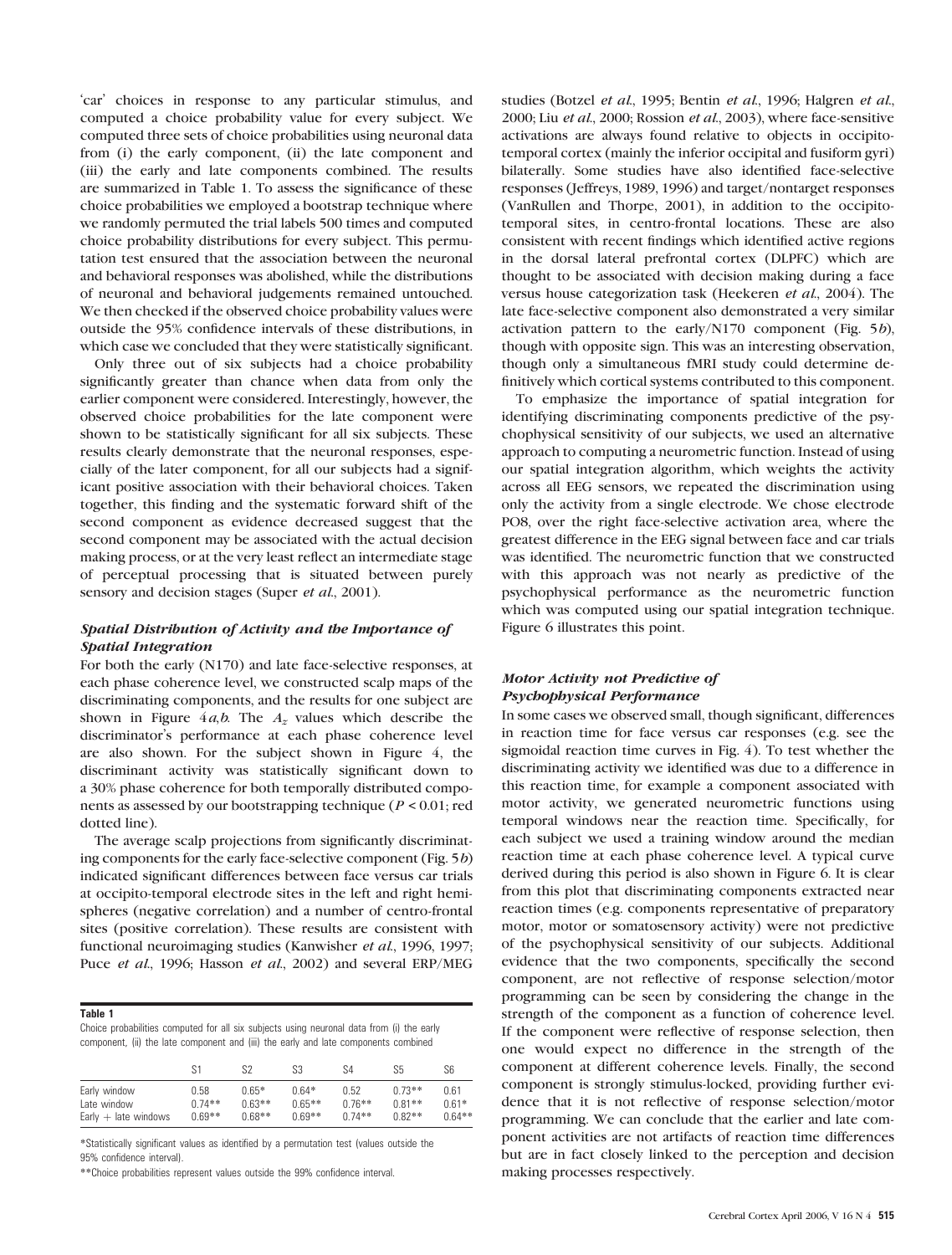![](_page_7_Figure_0.jpeg)

Figure 6. Comparison of a psychometric function (gray, solid circles) with neurometric functions constructed in three different ways: (i) the actual neurometric function (black, solid circles) constructed using our spatial integration algorithm (which weights all electrodes) and after integrating data from both the early and late windows. (ii) A neurometric function (gray triangles) constructed across both the early and late windows but for only a single electrode. We used electrode PO8 for singleelectrode discrimination, because it showed the most significant difference between face (black) and car (gray) trials as indicated by the average ERP (see inset). (iii) A neurometric function (gray asterisks) constructed using the spatial integration algorithm (all electrodes) during a time window around this subject's median response time.

## Comparison to ERP Component Analysis

To reinforce the main findings of our study, we also present a brief summary of a traditional ERP analysis on our data. ERPs, though the result of trial averaging which compromises singletrial variability, are easier to interpret and can provide useful insights about the time course of the undelying visual processing. In our task we found strong differential activity (i.e. faces - cars) at virtually all electrode locations which emphasizes the magnitude of the effect. Figure 7 summarizes these results. Specifically, we computed difference ERP waveforms at six centro-frontal locations as well as at six occipito-parietal sites for one subject at the highest coherence level (i.e. 45%). Both waveforms indicate significant differential responses that peak at ~170 ms (early component) and 330 ms (late component) after the onset of visual stimulation. Overlaid are the two 60 ms training windows used to achieve maximum single-trial discrimination for this particular subject (early window, light gray; late window, dark gray).

In addition to these maximally discriminating components, we observed an even earlier component (~100 ms), the magnitude of which was not as strong as the other two. The presence of this component and its spatial distribution (as indicated by the corresponding scalp maps) are consistent with what was reported by Liu et al. (2002). In all cases, however, the  $A_z$  values we computed for this component were not sufficiently high to account for the psychophysical performance of our subjects.

Scalp maps for each component, constructed based on the difference ERPs and our sensor projections a, are also shown in

![](_page_7_Figure_7.jpeg)

Fiaure 7. Difference ERP waveforms between face and car images for one subject at the 45% coherence level. The black waveform represents a grand average across six centro-frontal electrode sites and the blue across six occipito-parietal locations. Overlaid are the two temporal windows used to train the linear discriminator to achieve maximum discrimination performance (early window, light gray; late window, dark gray). Differential activity was seen at 100, 170 and 330 ms post-stimulus, though only the latter two yielded significant discrimination performance that could account for this subject's behavioral performance. On top of each component we display scalp maps constructed using the difference ERPs and our sensor projections a.

Figure 7. Red presents positive correlation between the sensors and the underlying discriminating component and blue represents negative correlation. Note that the sign of the differential ERP activity at the different electrode locations is consistent with the scalp topology. For instance, there is a negative correlation between the N170 component and the occipitoparietal sensors and positive correlations with centrofrontal locations. The signs flip for the later component.

Even though ERP analysis can identify both the early and later components, it could not unequivocally associate, especially the later component, to our subjects' decision making process. Single-trial analysis, on the other hand, provides a more rigorous, and direct, method to compare neuronal responses to psychophysical performance (which is not obtainable using simple correlation of sorted ERP derived amplitudes) and therefore directly addresses the decision making process.

## **Discussion**

Our results demonstrate that neural correlates of perceptual decision making can be identified using high-spatial density EEG and that the corresponding component activities are temporally distributed. Clearly important to identification of these neural correlates is the spatial, and to a lesser extent the temporal integration of the EEG component activities. This approach is complementary to approaches using single and multi-unit recordings since it sacrifices spatial and some temporal resolution (local field potentials versus spike-trains) for a more spatially distributed view of the neural activity during decision making. The fact that we were able to identify neural correlates of perceptual decision making using relatively poor spatial resolution of EEG suggests that these neural correlates represent strong activities of neural populations and not the activity of a small number of neurons.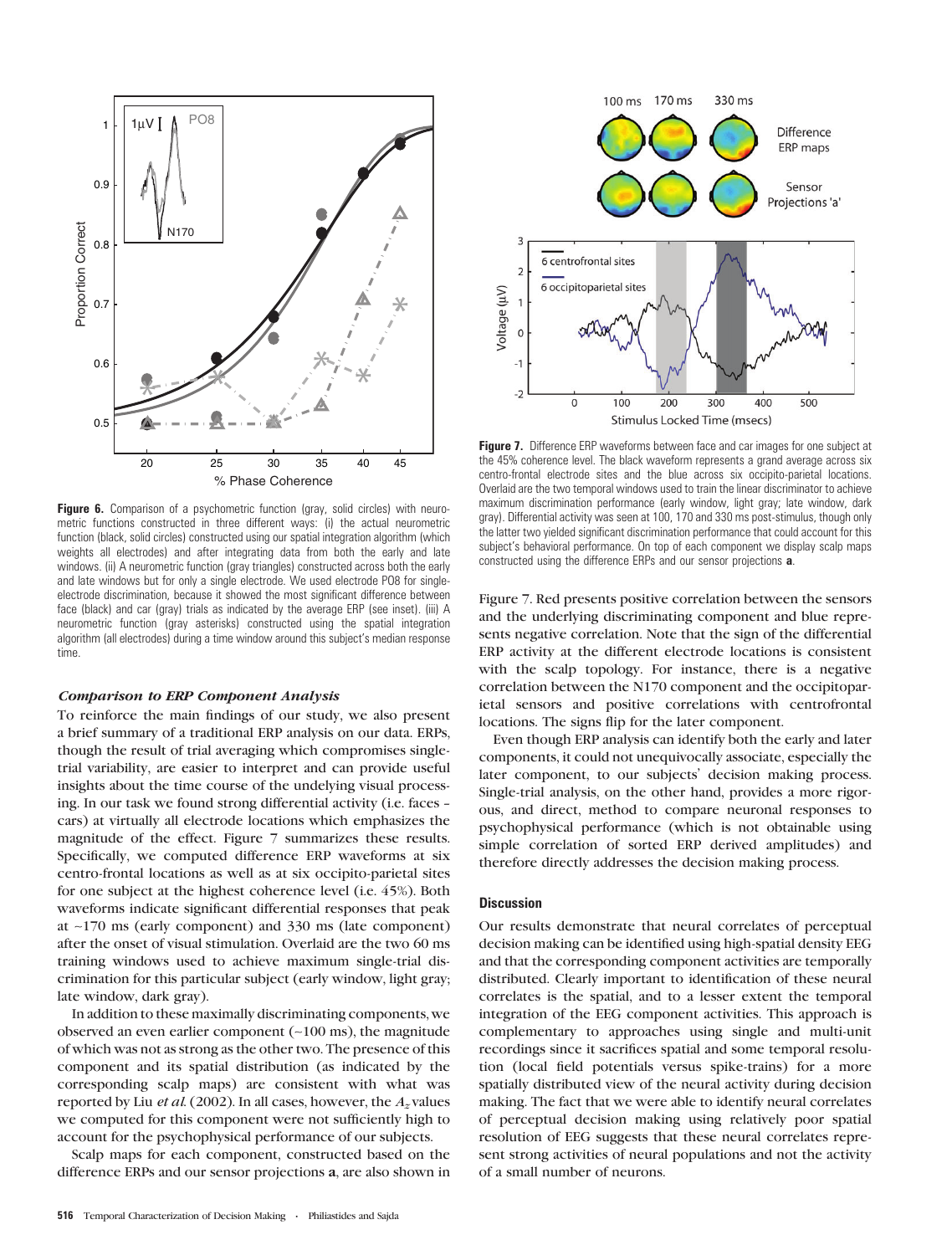It is interesting to consider the temporal characteristics of the discriminating components we identified relative to models of evidence accumulation in decision making (Kim and Shadlen, 1999; Shadlen and Newsome, 2001; Mazurek et al., 2003). Unlike studies which use dynamic stimuli, such as moving random dot sequences, where evidence (via analysis of spatiotemporal correlation structure) can accumulate across time, our stimuli are static images with no (or little) spatiotemporal correlation from one to the next. Thus, the temporal nature of our neural correlates is directly related to the underlying nature of the internal processing for static object recognition.

Previous work using trial-averaged ERPs has attempted to identify the timing and activity of early and late components in object recognition. Several studies have claimed a component at 150 ms poststimulus representative of the speed of visual processing (Thorpe *et al.*, 1996) and which is correlated with subject behavior (VanRullen and Thorpe, 2001). Other studies have claimed that a second, later component (~300 ms) is in fact more directly correlated with the recognition process, with the earlier component corresponding to low-level feature discrimination (Johnson and Olshausen, 2003). Our findings provide additional evidence that the later component is more closely linked to a recognition event/decision, while also providing evidence for a cortical processing strategy that enables a tradeoff between processing time and accuracy. Assuming a fast feedforward recognition process within 150 ms of stimulus onset, the early component appears to represent a quick evaluation of the evidence which, while less accurate, could enable a faster response.

Recent work using fMRI has identified, for a similar categorization task, a region in the posterior portion of the DLPFC yielding a blood-oxygen-level-dependent (BOLD) signal that correlated with a difference signal between the two categories  $(face - house)$  and subsequently with subject performance (Heekeren et al., 2004). Correlation of performance with faceselective or house-selective regions in ventral temporal cortex was lower, leading to the conclusion that a strong neural correlate of perceptual decision making is localized to DLPFC and is essentially characterized by feed-forward processing. In all cases correlation was rather low and was done for the average BOLD signal.

Our results complement this study by characterizing the temporal evolution of component activities that are correlates of perceptual decision making. In addition, our approach precisely quantifies the relationship between the neural signal and behavior through the comparison of psychometric and neurometric functions. The construction of neurometric functions was enabled by our single-trial EEG analysis methods. We saw component activity predictive of decision making and consistent with signaling between occipito-temporal and frontal networks. Unlike fMRI, however, EEG does not have sufficient spatial resolution to precisely identify the cortical regions responsible for these components. Simultaneous methods for acquiring EEG and fMRI may provide a better picture of these spatio-temporal network dynamics indicative of cortical processing underlying perceptual decision making.

## **Notes**

We thank Lucas Parra, Jim Muller, and Robin Goldman for valuable comments on earlier versions of this manuscript. This work was funded by the Office of Naval Research (N00014-01-1-0625) and by the National Institutes of Health (EB004730).

Address correspondence to Paul Sajda, 351 Engineering Terrace Building, Mail Code 8904, 1210 Amsterdam Avenue, New York, NY 10027, USA. Email: ps629@columbia.edu.

## **References**

- Bentin S, Allison T, Puce A, Perez A, McCarthy G (1996) Electrophysiological studies of face perception in humans. J Cogn Neurosci 8:551-565.
- Botzel K, Schulze S, Stodieck SR (1995) Scalp topography and analysis of intracranial sources of face-evoked potentials. Exp Brain Res 104:135--143.
- Britten KH, Shadlen MN, Newsome WT, Movshon JA (1992) The analysis of visual motion: A comparison of neuronal and psychophysical performance. J Neurosci 12: 4745-4765.
- Britten KH, Newsome WT, Shadlen MN, Celebrini S, Movshon JA (1996) A relationship between behavioral choice and visual responses of neurons in macaque MT. Vis Neurosci 14:87-100.
- Dakin SC (2002) What causes non-monotonic tuning of fMRI response to noisy images? Curr Biol 12:476-477.
- Duda R, Hart P, Stork D (2001) Pattern classification. New York: Wiley. Green DM, Swets JA (1966) Signal detection theory and psychophysics.
- New York: Wiley.
- Halgren E, Raij T, Marinkovic K, Jousmaki V, Hari R (2000) Cognitive response profile of the human fusiform face area as determined by MEG. Cereb Cortex 10:69-81.
- Hasson U, Levy I, Behrmann M, Hendler T, Malach R (2002) Eccentricity bias as an organization principle for human high-order object areas. Neuron 34:479-490.
- Heekeren HR, Marrett S, Bandettini PA, Ungerleider LG (2004) A general mechanism for perceptual decision making in the human brain. Nature 431:859-862.
- Hernandez A, Zainos A, Romo R (2000) Neuronal correlates of sensory discrimination in the somatosensory cortex. Proc Natl Acad Sci 97:6191-6196.
- Hoel P, Port S, Stone C (1971) Introduction to statistical theory. Boston, MA: Houghton Mifflin.
- Hupe JM, James AC, Payne BR, Lomber SG, Girard P, Bullier J (1998) Cortical feedback improves discrimination between figure and background by V1, V2 and V3 neurons. Nature 394:784-787.
- Jeffreys DA (1989) A face-responsive potential recorded from the human scalp. Exp Brain Res 78:193-202.
- Jeffreys DA (1996) Evoked studies of face and object processing. Vis Cogn  $3:1-38$ .
- Johnson JS, Olshausen BA (2003) Timecourse of neural signatures of object recognition. J Vision 3:499-512.
- Jordan MI, Jacobs RA (1994) Hierarchical mixtures of experts and the EM algorithm. Neural Comput 6:181-214.
- Kanwisher N, Chun MM, McDermott J, Leden PJ (1996) Functional imaging of human visual recognition. Cogn Brain Res  $67:55-67.$
- Kanwisher N, McDermott J, Chun MM (1997) The fusiform face area: a module in human extrastriate cortex specialized for face perception. J Neurosci 17:4302-4311.
- Keysers C, Perrett DL (2002) Visual masking and RSVP reveal neural competition. Trends Cogn Sci 6:120-125.
- Keysers C, Xiao DK, Foldiak P, Perrett DI (2001) The speed of sight. J Cogn Neurosci 13:90-101.
- Kim JN, Shadlen MN (1999) Neural correlates of decision making in the dorsolateral prefrontal cortex of the macaque. Nat Neurosci 2:176-185.
- Lamme VA, Super H, Spekreijs H (1998) Feed-forward, horizontal, and feedback processing in the visual cortex. Curr Opin Neurobiol 8:529-535.
- Liu J, Higuchi M, Marantz A, Kanwisher N (2000) The selectivity of the occipitotemporal M170 for faces. Neuroreport 11:337-341.
- Liu J, Harris A, Kanwisher N (2002) Stages of processing in face perception: an MEG study. Nat Neurosci 5:910-916.
- Mazurek ME, Roitman JD, Ditterich J, Shadlen MN (2003) A role for neural integrators in perceptual decision making. Cereb Cortex 13:1257--1269.